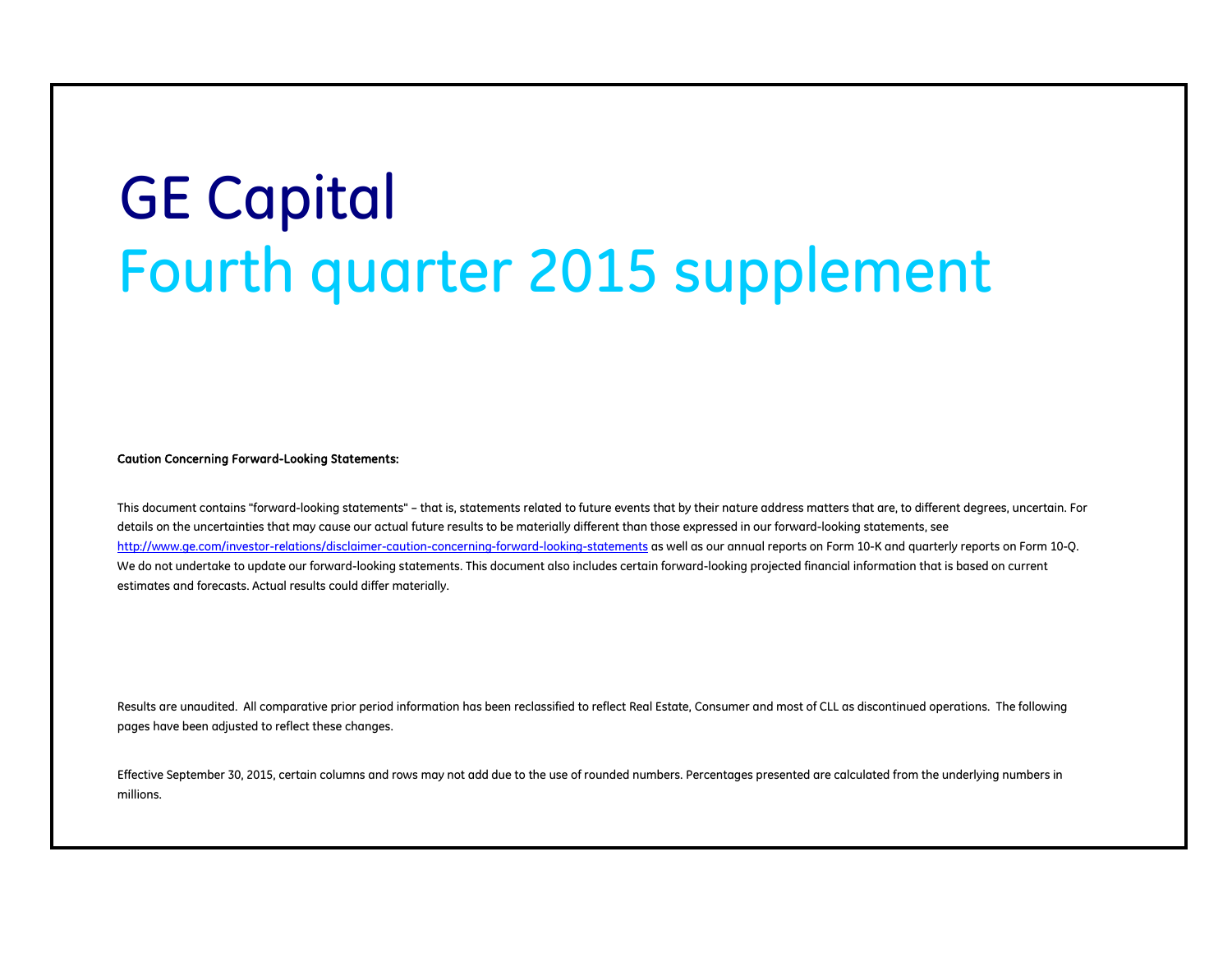# Fourth quarter 2015 supplemental information

|    | <b>Table of Contents</b>                             | Page #  |
|----|------------------------------------------------------|---------|
| ı. | <b>GE Capital Financial Statements</b>               |         |
|    | a) Statement of Earnings (Loss)                      | 4       |
|    | b) Statement of Comprehensive Income (Loss)          | 5       |
|    | c) Statement of Changes in Shareowners' Equity       | 5       |
|    | d) Statement of Financial Position                   | 6       |
| 2. | <b>GE Capital Asset Quality</b>                      |         |
|    | a) Portfolio Overview                                | $8 - 9$ |
|    | b) Allowance for Losses on Financing Receivables     | 10      |
|    | c) Commercial Aircraft and Helicopters Asset Details | 11      |
|    | d) Investment Securities                             | 12      |
|    |                                                      |         |
| 3. | Appendix                                             |         |

a) Glossary 14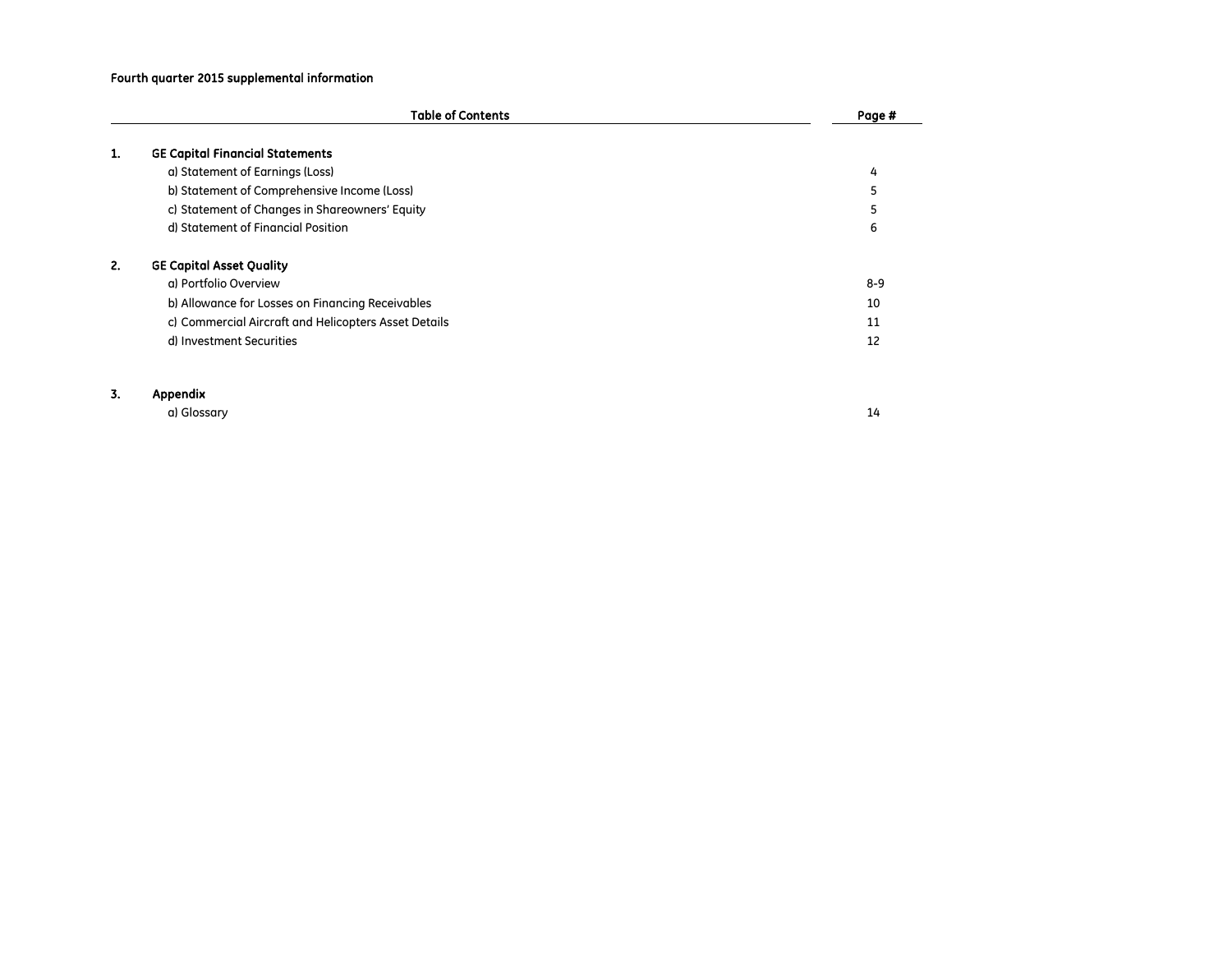# Financial Statements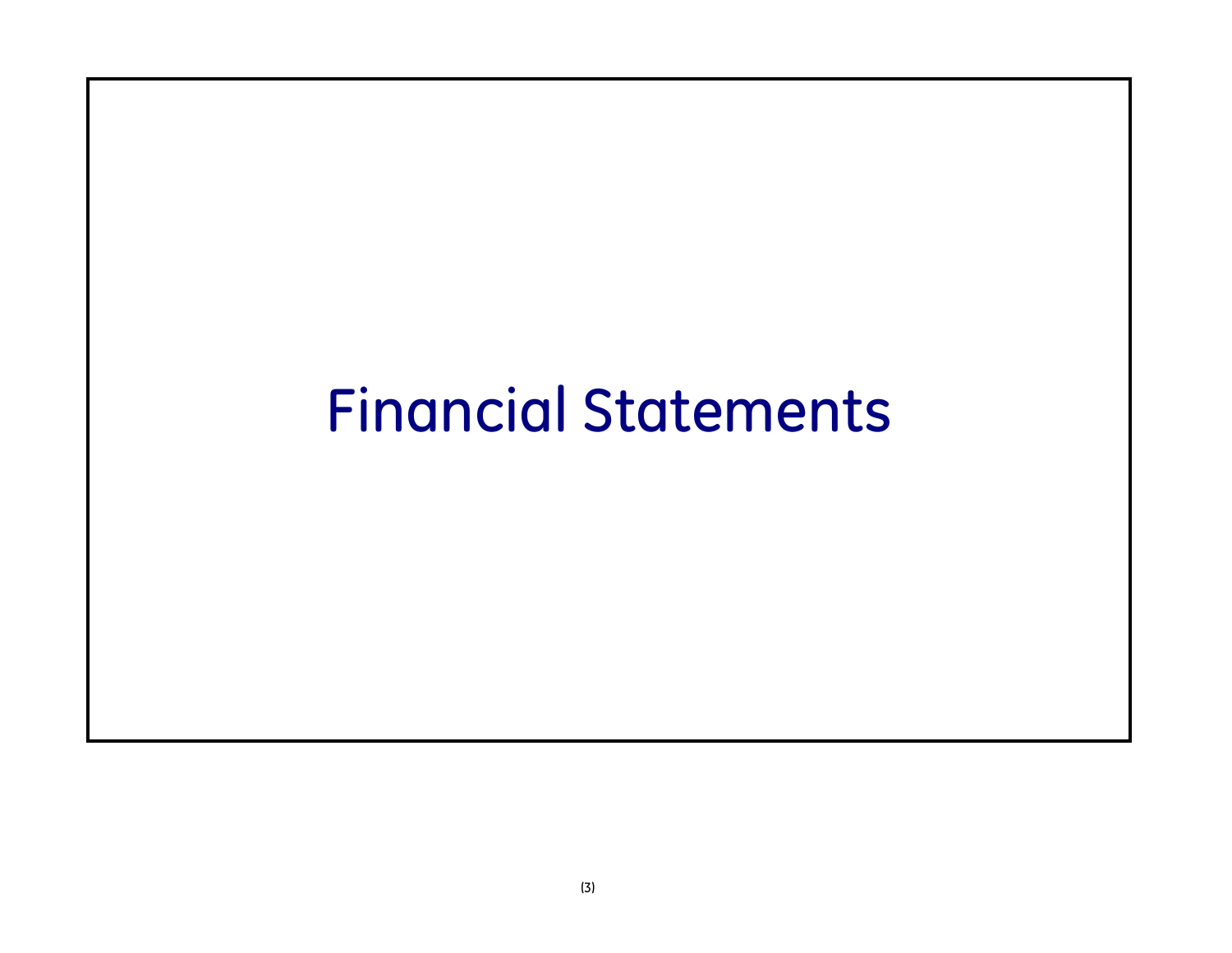# GE Capital – Statement of Earnings (Loss)

|                                                                                            | For the three months ended |              |  |                                    |                         |              |                   |                                                |               |              | For the twelve months ended |  |  |
|--------------------------------------------------------------------------------------------|----------------------------|--------------|--|------------------------------------|-------------------------|--------------|-------------------|------------------------------------------------|---------------|--------------|-----------------------------|--|--|
| (In millions)                                                                              |                            | 2015         |  | December 31, September 30,<br>2015 | <b>June 30,</b><br>2015 |              | March 31,<br>2015 | December 31, December 31, December 31,<br>2014 | 2015          |              | 2014                        |  |  |
| <b>Revenues</b>                                                                            |                            |              |  |                                    |                         |              |                   |                                                |               |              |                             |  |  |
| Revenues from services                                                                     | \$                         | $2,570$ \$   |  | $2,639$ \$                         |                         | $2,668$ \$   | $2,845$ \$        | 2,888 \$                                       |               | 10,722 \$    | 11,199                      |  |  |
| Sales of goods                                                                             |                            | 15           |  | 21                                 |                         | 22           | 21                | 31                                             |               | 79           | 121                         |  |  |
| <b>Total revenues</b>                                                                      |                            | 2,585        |  | 2,660                              |                         | 2,690        | 2,866             | 2,919                                          | 10,801        |              | 11,320                      |  |  |
| <b>Cost and expenses</b>                                                                   |                            |              |  |                                    |                         |              |                   |                                                |               |              |                             |  |  |
| Interest                                                                                   |                            | 953          |  | 586                                |                         | 423          | 339               | 352                                            | 2,301         |              | 1,638                       |  |  |
| Cost of goods sold                                                                         |                            | 11           |  | 18                                 |                         | 22           | 18                | 24                                             |               | 69           | 104                         |  |  |
| Cost of services sold                                                                      |                            | 601          |  | 606                                |                         | 550          | 516               | 616                                            | 2,273         |              | 2,394                       |  |  |
| Investment contracts, insurance losses and insurance annuity benefits                      |                            | 676          |  | 714                                |                         | 706          | 642               | 632                                            | 2,737         |              | 2,660                       |  |  |
| Selling, general and administrative expenses                                               |                            | 1,053        |  | 861                                |                         | 806          | 792               | 814                                            | 3,512         |              | 2,689                       |  |  |
| Other costs and expenses                                                                   |                            | 1,744        |  | 313                                |                         | 300          | 290               | 436                                            | 2,647         |              | 1,159                       |  |  |
| <b>Total cost and expenses</b>                                                             |                            | 5,039        |  | 3,098                              |                         | 2,805        | 2,597             | 2,874                                          | 13,539        |              | 10,645                      |  |  |
| Earnings (loss) from continuing operations before income taxes                             |                            | (2, 454)     |  | (438)                              |                         | (115)        | 269               | 45                                             | (2,739)       |              | 676                         |  |  |
| Benefit (provision) for income taxes                                                       |                            | 946          |  | 278                                |                         | (216)        | (5,988)           | 303                                            | (4, 979)      |              | 861                         |  |  |
| Earnings (loss) from continuing operations                                                 |                            | (1, 508)     |  | (160)                              |                         | (331)        | (5, 719)          | 348                                            | (7, 718)      |              | 1,537                       |  |  |
| Earnings (loss) from discontinued operations, net of taxes                                 |                            | 3,764        |  | 630                                |                         | (2,944)      | (8,935)           | 1,650                                          | (7,485)       |              | 5.860                       |  |  |
| <b>Net earnings (loss)</b>                                                                 |                            | 2,257        |  | 470                                |                         | (3, 275)     | (14, 654)         | 1,998                                          | (15, 202)     |              | 7,397                       |  |  |
| Less: net earnings (loss) attributable to noncontrolling interests                         |                            | (19)         |  | 83                                 |                         | 93           | 91                | 86                                             |               | 248          | 162                         |  |  |
| Net earnings (loss) attributable to GE Capital                                             |                            | 2,275        |  | 387                                |                         | (3, 368)     | (14, 745)         | 1,912                                          | (15, 450)     |              | 7,234                       |  |  |
| Preferred stock dividends declared                                                         |                            | (169)        |  |                                    |                         | (161)        |                   | (161)                                          |               | (330)        | (322)                       |  |  |
| Net earnings (loss) attributable to GE Capital common shareowner                           |                            | $2,107$ \$   |  | $\overline{387}$ $\overline{\$}$   |                         | $(3,529)$ \$ | $(14, 745)$ \$    | $1,751$ \$                                     | $(15,780)$ \$ |              | 6,912                       |  |  |
| Amounts attributable to GE Capital common shareowner:                                      |                            |              |  |                                    |                         |              |                   |                                                |               |              |                             |  |  |
| Earnings from continuing operations                                                        | \$                         | $(1,508)$ \$ |  | $(160)$ \$                         |                         | $(331)$ \$   | $(5,719)$ \$      | 348 \$                                         |               | $(7,718)$ \$ | 1,537                       |  |  |
| Less net earnings (loss) attributable to noncontrolling interests                          |                            | (61)         |  | (6)                                |                         | 1            | 2                 |                                                |               | (64)         | 5                           |  |  |
| Earnings from continuing operations attributable to GE Capital                             |                            | (1, 447)     |  | (154)                              |                         | (332)        | (5, 721)          | 348                                            | (7,654)       |              | 1,532                       |  |  |
| Preferred stock dividends declared                                                         |                            | (169)        |  | $\overline{\phantom{a}}$           |                         | (161)        |                   | (161)                                          |               | (330)        | (322)                       |  |  |
| Earnings from continuing operations attributable to GE Capital common<br>shareowner        |                            | (1,615)      |  | (154)                              |                         | (493)        | (5, 721)          | 187                                            | (7, 983)      |              | 1,209                       |  |  |
| Earnings (loss) from discontinued operations, net of taxes                                 |                            | 3,764        |  | 630                                |                         | (2,944)      | (8,935)           | 1,650                                          | (7,485)       |              | 5,860                       |  |  |
| Less net earnings (loss) attributable to noncontrolling interests, discontinued operations |                            | 43           |  | 89                                 |                         | 92           | 89                | 86                                             |               | 312          | 157                         |  |  |
| Net earnings attributable to GE Capital common shareowner                                  |                            | $2,107$ \$   |  | $\overline{387}$ \$                |                         | $(3,529)$ \$ | $(14, 745)$ \$    | $1,751$ \$                                     | $(15,780)$ \$ |              | 6,912                       |  |  |
|                                                                                            |                            |              |  |                                    |                         |              |                   |                                                |               |              |                             |  |  |

Amounts may not add due to rounding.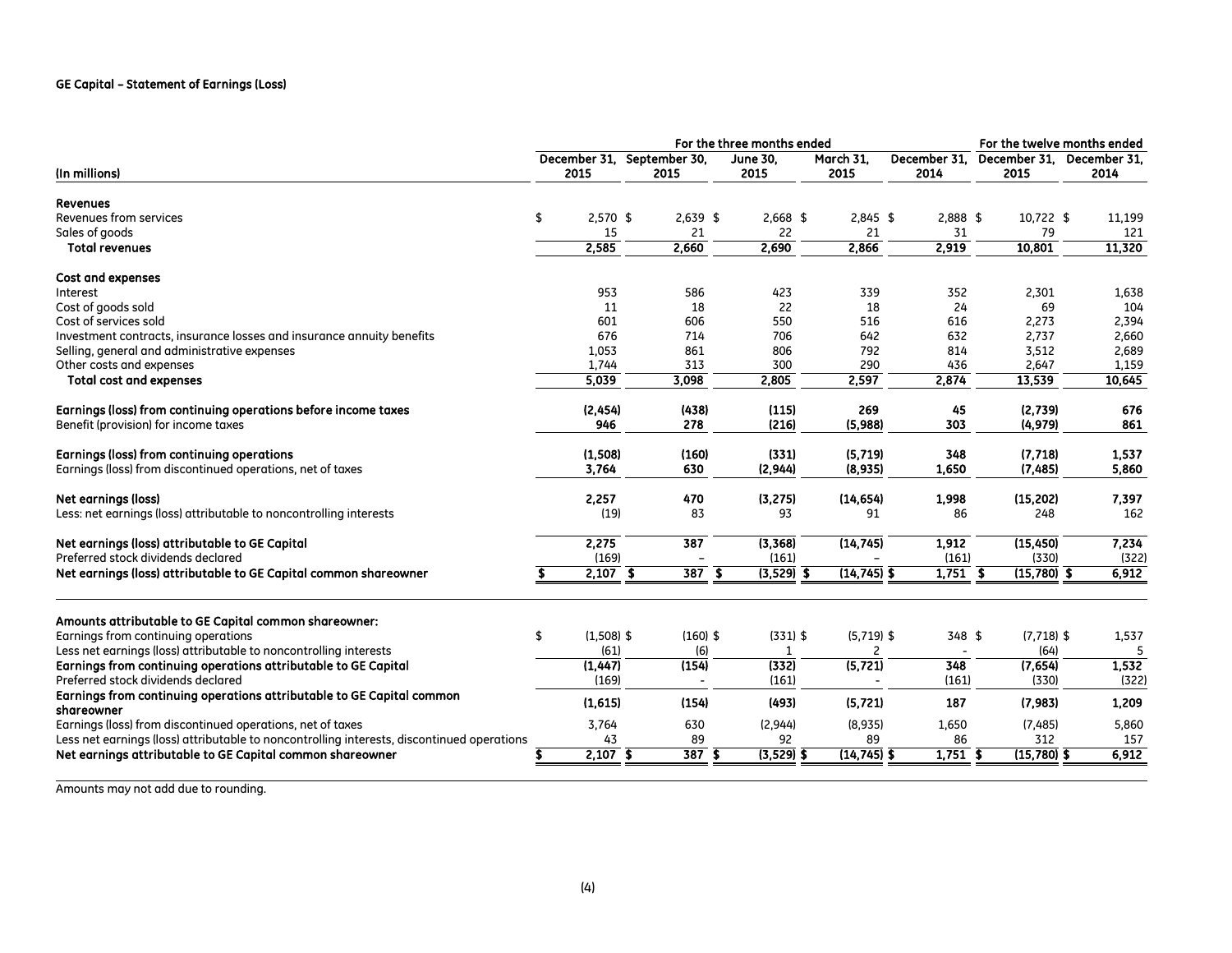# GE Capital – Statement of Comprehensive Income (Loss) (a)

|                                                                                                                                                                          | For the three months ended |                                 |  |                          |  |                              |  |                                  |  |                                    | For the twelve months ended |                                    |  |                                     |
|--------------------------------------------------------------------------------------------------------------------------------------------------------------------------|----------------------------|---------------------------------|--|--------------------------|--|------------------------------|--|----------------------------------|--|------------------------------------|-----------------------------|------------------------------------|--|-------------------------------------|
| (In millions)                                                                                                                                                            |                            | December 31.<br>2015            |  | September 30,<br>2015    |  | <b>June 30.</b><br>2015      |  | March 31.<br>2015                |  | December 31.<br>2014               |                             | December 31.<br>2015               |  | December 31.<br>2014                |
| Net earnings (loss)<br>Less: net earnings (loss) attributable to noncontrolling interests<br>Net earnings (loss) attributable to GE Capital                              |                            | 2,257<br>(19)<br>2,275          |  | 470<br>83<br>387         |  | (3,275)<br>93<br>(3, 368)    |  | (14, 654)<br>91<br>(14, 745)     |  | 1,998<br>86<br>1,912               |                             | (15,202)<br>248<br>(15, 450)       |  | 7,397<br>162<br>7,235               |
| Other comprehensive income (loss)<br>Investment securities<br>Currency translation adjustments<br>Cash flow hedges<br>Benefit plans<br>Other comprehensive income (loss) |                            | (124)<br>506<br>80<br>30<br>492 |  | 22<br>734<br>(36)<br>725 |  | (651)<br>518<br>(7)<br>(134) |  | 197<br>(1, 847)<br>10<br>(1,630) |  | 180<br>341<br>(67)<br>(217)<br>237 |                             | (555)<br>(59)<br>60<br>38<br>(547) |  | 703<br>(169)<br>120<br>(215)<br>440 |
| Less: other comprehensive income (loss) attributable to<br>noncontrolling interests<br>Other comprehensive income (loss) attributable to GE Capital                      |                            | (8)<br>500                      |  | 725                      |  | (143)                        |  | (33)<br>(1, 597)                 |  | (16)<br>254                        |                             | (32)<br>(515)                      |  | (16)<br>456                         |
| Comprehensive income (loss)<br>Less: comprehensive income (loss) attributable to<br>noncontrolling interests<br>Comprehensive income (loss) attributable to GE Capital   |                            | 2,748<br>(27)<br>2,776          |  | 1,194<br>82<br>1,111     |  | (3,408)<br>102<br>(3, 510)   |  | (16, 284)<br>59<br>(16, 342)     |  | 2,236<br>70<br>2,166               |                             | (15, 749)<br>216<br>(15, 965)      |  | 7,837<br>147<br>7,690               |

# GE Capital –Statement of Changes in Shareowners' Equity

|                                                                                                                                                                                                                                                                      | For the three months ended |                                           |  |                       |   |                           |  |                                |  |                                | For the twelve months ended |                                                 |  |                                 |
|----------------------------------------------------------------------------------------------------------------------------------------------------------------------------------------------------------------------------------------------------------------------|----------------------------|-------------------------------------------|--|-----------------------|---|---------------------------|--|--------------------------------|--|--------------------------------|-----------------------------|-------------------------------------------------|--|---------------------------------|
| (In millions)                                                                                                                                                                                                                                                        |                            | December 31.<br>2015                      |  | September 30.<br>2015 |   | <b>June 30,</b><br>2015   |  | March 31,<br>2015              |  | December 31.<br>2014           |                             | December 31.<br>2015                            |  | December 31.<br>2014            |
| GE Capital shareowners' equity balance at beginning of period                                                                                                                                                                                                        |                            | 68,166                                    |  | 67,049                | S | 70,712                    |  | 87,499                         |  | 85,798                         |                             | 87,499                                          |  | 82,694                          |
| Increases (decreases) from net earnings (loss) attributable to GE Capital<br>Dividends and other transactions with shareowners (b)<br>Other comprehensive income (loss) attributable to GE Capital<br>Changes in additional paid-in capital<br>Preferred stock to GE |                            | 2,276<br>(4,029)<br>501<br>(20, 693)<br>6 |  | 387<br>725            |   | (3,368)<br>(161)<br>(143) |  | (14, 745)<br>(450)<br>(1, 598) |  | 1,549<br>(805)<br>(701)<br>432 |                             | (15, 450)<br>(4,641)<br>(515)<br>(20, 673)<br>6 |  | 7,234<br>(3, 322)<br>457<br>436 |
| <b>Ending balance</b>                                                                                                                                                                                                                                                |                            | 46,227                                    |  | 68,166                |   | 67,049                    |  | 70,712                         |  | 87,499                         |                             | 46,227                                          |  | 87,499                          |
| Noncontrolling interests                                                                                                                                                                                                                                             |                            | 486                                       |  | 3,160                 |   | 3,083                     |  | 2,987                          |  | 2,899                          |                             | 486                                             |  | 2,899                           |
| Total equity balance at end of period                                                                                                                                                                                                                                |                            | 46,713                                    |  | 71,326                |   | 70,132                    |  | 73,699                         |  | 90,398                         |                             | 46,713                                          |  | 90,398                          |
| Amounts may not add due to rounding.                                                                                                                                                                                                                                 |                            |                                           |  |                       |   |                           |  |                                |  |                                |                             |                                                 |  |                                 |
| (a) Amounts presented net of taxes<br>(b) Dividends to GE<br>Dividends on preferred stock                                                                                                                                                                            |                            | (3,861)<br>(169)                          |  |                       |   | (161)                     |  | (450)                          |  | (161)                          |                             | (4, 311)<br>(330)                               |  | (3,000)<br>(322)                |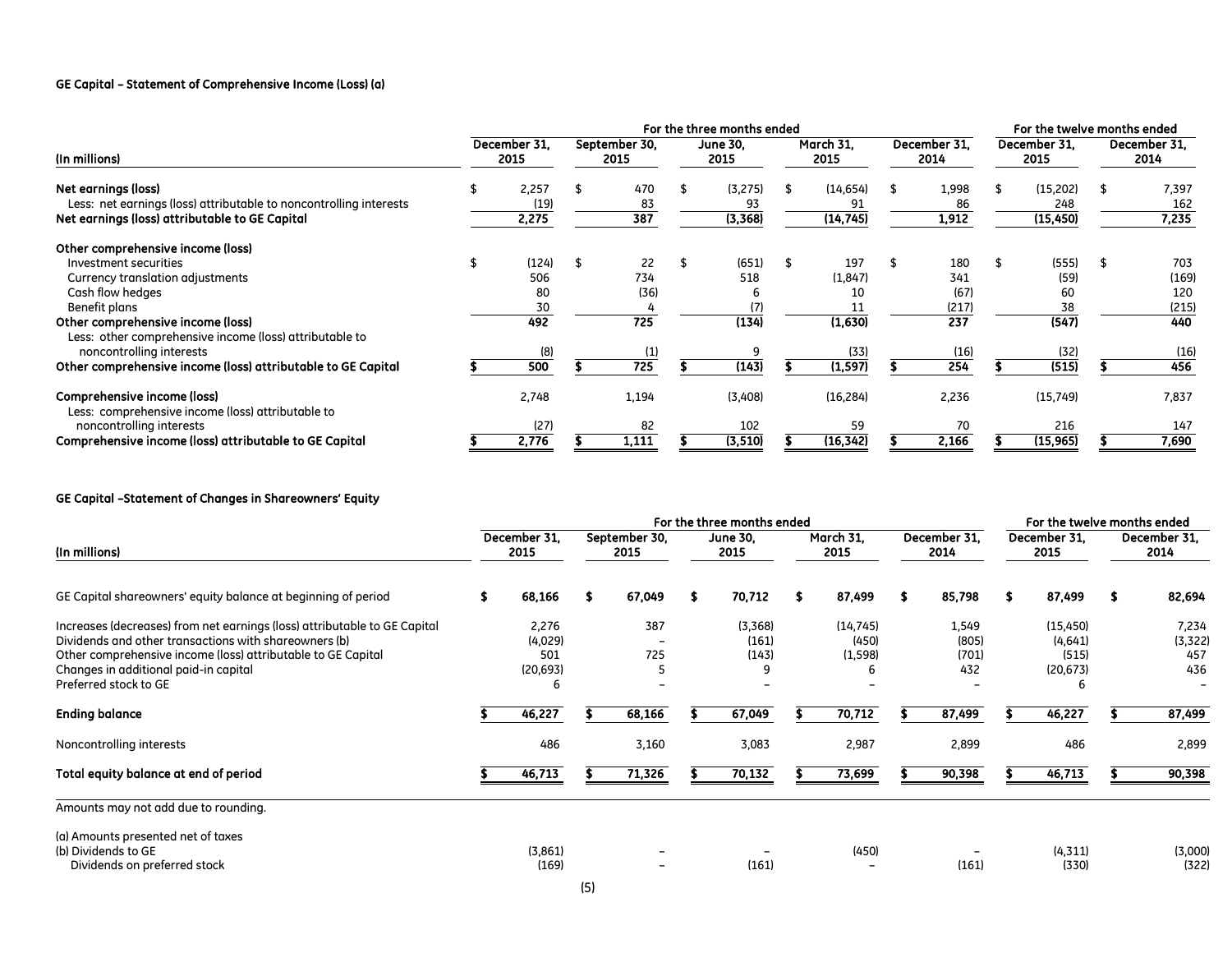## GE Capital – Statement of Financial Position

| <b>Assets</b><br>\$<br>\$<br>\$<br>Cash and equivalents<br>\$<br>60,111<br>67,057<br>\$<br>61,339<br>55,314<br>54,109<br>31,827<br>Investment securities<br>32,406<br>34,261<br>36,151<br>35,425<br>59<br>47<br>Inventories<br>66<br>49<br>50<br>22,954<br>25,647<br>Financing receivables - net<br>25,003<br>23,599<br>23,121<br>Other receivables<br>15,865<br>13,635<br>13,175<br>13,848<br>13,056<br>Property, plant & equipment, less accumulated amortization<br>of \$16,368, \$16,162, \$16,074, \$16,000, and \$15,849<br>34,927<br>34,781<br>34,250<br>34,573<br>31,253<br>Goodwill<br>2,370<br>2,372<br>2,498<br>1,680<br>2,428<br>492<br>202<br>Other intangible assets - net<br>435<br>516<br>492<br>Other assets<br>25,287<br>17,130<br>16,886<br>17,688<br>17,445<br>Assets of discontinued operations<br>120,942<br>277,792<br>294,763<br>243,473<br>323,520<br>316,686<br>434,474<br>463,923<br>478,107<br>503,179<br><b>Total assets</b><br><b>Liabilities and equity</b><br>\$<br>\$<br>\$<br>\$<br>\$<br>Short-term borrowings<br>48,650<br>42,691<br>63,773<br>65,226<br>67,416<br>1,745<br>1,813<br>1,853<br>1.655<br>1,905<br>Accounts payable<br>Non-recourse borrowings of consolidated securitization entities<br>3,083<br>2,585<br>3,043<br>4,514<br>4,403<br>Long-term borrowings<br>129,062<br>153,310<br>159,092<br>166,605<br>174,174<br>Investment contracts, insurance liabilities and insurance annuity benefits<br>27,881<br>26,155<br>26,619<br>27,359<br>28,192<br>Non-current compensation and benefits<br>1,006<br>779<br>659<br>593<br>734<br><b>Other liabilities</b><br>8,025<br>5,583<br>9,351<br>7,907<br>6,458<br>Deferred income taxes<br>5,540<br>2,590<br>4,561<br>5,854<br>6,671<br>Liabilities of discontinued operations<br>46,359<br>121,786<br>124,251<br>124,493<br>128,096<br><b>Total liabilities</b><br>269,972<br>363,147<br>393,791<br>404,409<br>412,781<br>\$<br>\$<br>\$<br>S<br>Preferred stock<br>6<br>Common stock<br>$\overline{\phantom{a}}$<br>Accumulated other comprehensive income (loss) - net<br>Investment securities<br>580<br>558<br>456<br>1.207<br>1,010<br>(839)<br>Currency translation adjustments<br>(898)<br>(1, 412)<br>(2, 146)<br>(2,654)<br>Cash flow hedges<br>(112)<br>(192)<br>(156)<br>(162)<br>(172)<br>(540)<br>Benefit plans<br>(569)<br>(574)<br>(567)<br>(577)<br>Additional paid-in capital<br>12,326<br>33,019<br>33,014<br>33,005<br>32,999<br>Retained earnings<br>55,077<br>34,988<br>36,740<br>36,353<br>39,882<br>70,712<br>46,227<br>68,166<br>67,049<br>87,499<br><b>Total GE Capital shareowners' equity</b><br>Noncontrolling interests<br>486<br>3,160<br>3,083<br>2,987<br>2,899<br>46,713<br>71,326<br>70,132<br>73,699<br>90,398<br><b>Total equity</b><br>463,923<br>478,107<br>503,179<br><b>Total liabilities and equity</b><br>316,686<br>434,474<br>Ŝ.<br>\$ | (In millions) | December 31,<br>2015 | September 30,<br>2015 | <b>June 30,</b><br>2015 | March 31,<br>2015 | December 31,<br>2014 |
|---------------------------------------------------------------------------------------------------------------------------------------------------------------------------------------------------------------------------------------------------------------------------------------------------------------------------------------------------------------------------------------------------------------------------------------------------------------------------------------------------------------------------------------------------------------------------------------------------------------------------------------------------------------------------------------------------------------------------------------------------------------------------------------------------------------------------------------------------------------------------------------------------------------------------------------------------------------------------------------------------------------------------------------------------------------------------------------------------------------------------------------------------------------------------------------------------------------------------------------------------------------------------------------------------------------------------------------------------------------------------------------------------------------------------------------------------------------------------------------------------------------------------------------------------------------------------------------------------------------------------------------------------------------------------------------------------------------------------------------------------------------------------------------------------------------------------------------------------------------------------------------------------------------------------------------------------------------------------------------------------------------------------------------------------------------------------------------------------------------------------------------------------------------------------------------------------------------------------------------------------------------------------------------------------------------------------------------------------------------------------------------------------------------------------------------------------------------------------------------------------------------------------------------------------------------------------------------------------------------------------------------------------------------------------------------------------------------------------------------------------------------------------------------------------------------------------------------------------------------------------------|---------------|----------------------|-----------------------|-------------------------|-------------------|----------------------|
|                                                                                                                                                                                                                                                                                                                                                                                                                                                                                                                                                                                                                                                                                                                                                                                                                                                                                                                                                                                                                                                                                                                                                                                                                                                                                                                                                                                                                                                                                                                                                                                                                                                                                                                                                                                                                                                                                                                                                                                                                                                                                                                                                                                                                                                                                                                                                                                                                                                                                                                                                                                                                                                                                                                                                                                                                                                                                 |               |                      |                       |                         |                   |                      |
|                                                                                                                                                                                                                                                                                                                                                                                                                                                                                                                                                                                                                                                                                                                                                                                                                                                                                                                                                                                                                                                                                                                                                                                                                                                                                                                                                                                                                                                                                                                                                                                                                                                                                                                                                                                                                                                                                                                                                                                                                                                                                                                                                                                                                                                                                                                                                                                                                                                                                                                                                                                                                                                                                                                                                                                                                                                                                 |               |                      |                       |                         |                   |                      |
|                                                                                                                                                                                                                                                                                                                                                                                                                                                                                                                                                                                                                                                                                                                                                                                                                                                                                                                                                                                                                                                                                                                                                                                                                                                                                                                                                                                                                                                                                                                                                                                                                                                                                                                                                                                                                                                                                                                                                                                                                                                                                                                                                                                                                                                                                                                                                                                                                                                                                                                                                                                                                                                                                                                                                                                                                                                                                 |               |                      |                       |                         |                   |                      |
|                                                                                                                                                                                                                                                                                                                                                                                                                                                                                                                                                                                                                                                                                                                                                                                                                                                                                                                                                                                                                                                                                                                                                                                                                                                                                                                                                                                                                                                                                                                                                                                                                                                                                                                                                                                                                                                                                                                                                                                                                                                                                                                                                                                                                                                                                                                                                                                                                                                                                                                                                                                                                                                                                                                                                                                                                                                                                 |               |                      |                       |                         |                   |                      |
|                                                                                                                                                                                                                                                                                                                                                                                                                                                                                                                                                                                                                                                                                                                                                                                                                                                                                                                                                                                                                                                                                                                                                                                                                                                                                                                                                                                                                                                                                                                                                                                                                                                                                                                                                                                                                                                                                                                                                                                                                                                                                                                                                                                                                                                                                                                                                                                                                                                                                                                                                                                                                                                                                                                                                                                                                                                                                 |               |                      |                       |                         |                   |                      |
|                                                                                                                                                                                                                                                                                                                                                                                                                                                                                                                                                                                                                                                                                                                                                                                                                                                                                                                                                                                                                                                                                                                                                                                                                                                                                                                                                                                                                                                                                                                                                                                                                                                                                                                                                                                                                                                                                                                                                                                                                                                                                                                                                                                                                                                                                                                                                                                                                                                                                                                                                                                                                                                                                                                                                                                                                                                                                 |               |                      |                       |                         |                   |                      |
|                                                                                                                                                                                                                                                                                                                                                                                                                                                                                                                                                                                                                                                                                                                                                                                                                                                                                                                                                                                                                                                                                                                                                                                                                                                                                                                                                                                                                                                                                                                                                                                                                                                                                                                                                                                                                                                                                                                                                                                                                                                                                                                                                                                                                                                                                                                                                                                                                                                                                                                                                                                                                                                                                                                                                                                                                                                                                 |               |                      |                       |                         |                   |                      |
|                                                                                                                                                                                                                                                                                                                                                                                                                                                                                                                                                                                                                                                                                                                                                                                                                                                                                                                                                                                                                                                                                                                                                                                                                                                                                                                                                                                                                                                                                                                                                                                                                                                                                                                                                                                                                                                                                                                                                                                                                                                                                                                                                                                                                                                                                                                                                                                                                                                                                                                                                                                                                                                                                                                                                                                                                                                                                 |               |                      |                       |                         |                   |                      |
|                                                                                                                                                                                                                                                                                                                                                                                                                                                                                                                                                                                                                                                                                                                                                                                                                                                                                                                                                                                                                                                                                                                                                                                                                                                                                                                                                                                                                                                                                                                                                                                                                                                                                                                                                                                                                                                                                                                                                                                                                                                                                                                                                                                                                                                                                                                                                                                                                                                                                                                                                                                                                                                                                                                                                                                                                                                                                 |               |                      |                       |                         |                   |                      |
|                                                                                                                                                                                                                                                                                                                                                                                                                                                                                                                                                                                                                                                                                                                                                                                                                                                                                                                                                                                                                                                                                                                                                                                                                                                                                                                                                                                                                                                                                                                                                                                                                                                                                                                                                                                                                                                                                                                                                                                                                                                                                                                                                                                                                                                                                                                                                                                                                                                                                                                                                                                                                                                                                                                                                                                                                                                                                 |               |                      |                       |                         |                   |                      |
|                                                                                                                                                                                                                                                                                                                                                                                                                                                                                                                                                                                                                                                                                                                                                                                                                                                                                                                                                                                                                                                                                                                                                                                                                                                                                                                                                                                                                                                                                                                                                                                                                                                                                                                                                                                                                                                                                                                                                                                                                                                                                                                                                                                                                                                                                                                                                                                                                                                                                                                                                                                                                                                                                                                                                                                                                                                                                 |               |                      |                       |                         |                   |                      |
|                                                                                                                                                                                                                                                                                                                                                                                                                                                                                                                                                                                                                                                                                                                                                                                                                                                                                                                                                                                                                                                                                                                                                                                                                                                                                                                                                                                                                                                                                                                                                                                                                                                                                                                                                                                                                                                                                                                                                                                                                                                                                                                                                                                                                                                                                                                                                                                                                                                                                                                                                                                                                                                                                                                                                                                                                                                                                 |               |                      |                       |                         |                   |                      |
|                                                                                                                                                                                                                                                                                                                                                                                                                                                                                                                                                                                                                                                                                                                                                                                                                                                                                                                                                                                                                                                                                                                                                                                                                                                                                                                                                                                                                                                                                                                                                                                                                                                                                                                                                                                                                                                                                                                                                                                                                                                                                                                                                                                                                                                                                                                                                                                                                                                                                                                                                                                                                                                                                                                                                                                                                                                                                 |               |                      |                       |                         |                   |                      |
|                                                                                                                                                                                                                                                                                                                                                                                                                                                                                                                                                                                                                                                                                                                                                                                                                                                                                                                                                                                                                                                                                                                                                                                                                                                                                                                                                                                                                                                                                                                                                                                                                                                                                                                                                                                                                                                                                                                                                                                                                                                                                                                                                                                                                                                                                                                                                                                                                                                                                                                                                                                                                                                                                                                                                                                                                                                                                 |               |                      |                       |                         |                   |                      |
|                                                                                                                                                                                                                                                                                                                                                                                                                                                                                                                                                                                                                                                                                                                                                                                                                                                                                                                                                                                                                                                                                                                                                                                                                                                                                                                                                                                                                                                                                                                                                                                                                                                                                                                                                                                                                                                                                                                                                                                                                                                                                                                                                                                                                                                                                                                                                                                                                                                                                                                                                                                                                                                                                                                                                                                                                                                                                 |               |                      |                       |                         |                   |                      |
|                                                                                                                                                                                                                                                                                                                                                                                                                                                                                                                                                                                                                                                                                                                                                                                                                                                                                                                                                                                                                                                                                                                                                                                                                                                                                                                                                                                                                                                                                                                                                                                                                                                                                                                                                                                                                                                                                                                                                                                                                                                                                                                                                                                                                                                                                                                                                                                                                                                                                                                                                                                                                                                                                                                                                                                                                                                                                 |               |                      |                       |                         |                   |                      |
|                                                                                                                                                                                                                                                                                                                                                                                                                                                                                                                                                                                                                                                                                                                                                                                                                                                                                                                                                                                                                                                                                                                                                                                                                                                                                                                                                                                                                                                                                                                                                                                                                                                                                                                                                                                                                                                                                                                                                                                                                                                                                                                                                                                                                                                                                                                                                                                                                                                                                                                                                                                                                                                                                                                                                                                                                                                                                 |               |                      |                       |                         |                   |                      |
|                                                                                                                                                                                                                                                                                                                                                                                                                                                                                                                                                                                                                                                                                                                                                                                                                                                                                                                                                                                                                                                                                                                                                                                                                                                                                                                                                                                                                                                                                                                                                                                                                                                                                                                                                                                                                                                                                                                                                                                                                                                                                                                                                                                                                                                                                                                                                                                                                                                                                                                                                                                                                                                                                                                                                                                                                                                                                 |               |                      |                       |                         |                   |                      |
|                                                                                                                                                                                                                                                                                                                                                                                                                                                                                                                                                                                                                                                                                                                                                                                                                                                                                                                                                                                                                                                                                                                                                                                                                                                                                                                                                                                                                                                                                                                                                                                                                                                                                                                                                                                                                                                                                                                                                                                                                                                                                                                                                                                                                                                                                                                                                                                                                                                                                                                                                                                                                                                                                                                                                                                                                                                                                 |               |                      |                       |                         |                   |                      |
|                                                                                                                                                                                                                                                                                                                                                                                                                                                                                                                                                                                                                                                                                                                                                                                                                                                                                                                                                                                                                                                                                                                                                                                                                                                                                                                                                                                                                                                                                                                                                                                                                                                                                                                                                                                                                                                                                                                                                                                                                                                                                                                                                                                                                                                                                                                                                                                                                                                                                                                                                                                                                                                                                                                                                                                                                                                                                 |               |                      |                       |                         |                   |                      |
|                                                                                                                                                                                                                                                                                                                                                                                                                                                                                                                                                                                                                                                                                                                                                                                                                                                                                                                                                                                                                                                                                                                                                                                                                                                                                                                                                                                                                                                                                                                                                                                                                                                                                                                                                                                                                                                                                                                                                                                                                                                                                                                                                                                                                                                                                                                                                                                                                                                                                                                                                                                                                                                                                                                                                                                                                                                                                 |               |                      |                       |                         |                   |                      |
|                                                                                                                                                                                                                                                                                                                                                                                                                                                                                                                                                                                                                                                                                                                                                                                                                                                                                                                                                                                                                                                                                                                                                                                                                                                                                                                                                                                                                                                                                                                                                                                                                                                                                                                                                                                                                                                                                                                                                                                                                                                                                                                                                                                                                                                                                                                                                                                                                                                                                                                                                                                                                                                                                                                                                                                                                                                                                 |               |                      |                       |                         |                   |                      |
|                                                                                                                                                                                                                                                                                                                                                                                                                                                                                                                                                                                                                                                                                                                                                                                                                                                                                                                                                                                                                                                                                                                                                                                                                                                                                                                                                                                                                                                                                                                                                                                                                                                                                                                                                                                                                                                                                                                                                                                                                                                                                                                                                                                                                                                                                                                                                                                                                                                                                                                                                                                                                                                                                                                                                                                                                                                                                 |               |                      |                       |                         |                   |                      |
|                                                                                                                                                                                                                                                                                                                                                                                                                                                                                                                                                                                                                                                                                                                                                                                                                                                                                                                                                                                                                                                                                                                                                                                                                                                                                                                                                                                                                                                                                                                                                                                                                                                                                                                                                                                                                                                                                                                                                                                                                                                                                                                                                                                                                                                                                                                                                                                                                                                                                                                                                                                                                                                                                                                                                                                                                                                                                 |               |                      |                       |                         |                   |                      |
|                                                                                                                                                                                                                                                                                                                                                                                                                                                                                                                                                                                                                                                                                                                                                                                                                                                                                                                                                                                                                                                                                                                                                                                                                                                                                                                                                                                                                                                                                                                                                                                                                                                                                                                                                                                                                                                                                                                                                                                                                                                                                                                                                                                                                                                                                                                                                                                                                                                                                                                                                                                                                                                                                                                                                                                                                                                                                 |               |                      |                       |                         |                   |                      |
|                                                                                                                                                                                                                                                                                                                                                                                                                                                                                                                                                                                                                                                                                                                                                                                                                                                                                                                                                                                                                                                                                                                                                                                                                                                                                                                                                                                                                                                                                                                                                                                                                                                                                                                                                                                                                                                                                                                                                                                                                                                                                                                                                                                                                                                                                                                                                                                                                                                                                                                                                                                                                                                                                                                                                                                                                                                                                 |               |                      |                       |                         |                   |                      |
|                                                                                                                                                                                                                                                                                                                                                                                                                                                                                                                                                                                                                                                                                                                                                                                                                                                                                                                                                                                                                                                                                                                                                                                                                                                                                                                                                                                                                                                                                                                                                                                                                                                                                                                                                                                                                                                                                                                                                                                                                                                                                                                                                                                                                                                                                                                                                                                                                                                                                                                                                                                                                                                                                                                                                                                                                                                                                 |               |                      |                       |                         |                   |                      |
|                                                                                                                                                                                                                                                                                                                                                                                                                                                                                                                                                                                                                                                                                                                                                                                                                                                                                                                                                                                                                                                                                                                                                                                                                                                                                                                                                                                                                                                                                                                                                                                                                                                                                                                                                                                                                                                                                                                                                                                                                                                                                                                                                                                                                                                                                                                                                                                                                                                                                                                                                                                                                                                                                                                                                                                                                                                                                 |               |                      |                       |                         |                   |                      |
|                                                                                                                                                                                                                                                                                                                                                                                                                                                                                                                                                                                                                                                                                                                                                                                                                                                                                                                                                                                                                                                                                                                                                                                                                                                                                                                                                                                                                                                                                                                                                                                                                                                                                                                                                                                                                                                                                                                                                                                                                                                                                                                                                                                                                                                                                                                                                                                                                                                                                                                                                                                                                                                                                                                                                                                                                                                                                 |               |                      |                       |                         |                   |                      |
|                                                                                                                                                                                                                                                                                                                                                                                                                                                                                                                                                                                                                                                                                                                                                                                                                                                                                                                                                                                                                                                                                                                                                                                                                                                                                                                                                                                                                                                                                                                                                                                                                                                                                                                                                                                                                                                                                                                                                                                                                                                                                                                                                                                                                                                                                                                                                                                                                                                                                                                                                                                                                                                                                                                                                                                                                                                                                 |               |                      |                       |                         |                   |                      |
|                                                                                                                                                                                                                                                                                                                                                                                                                                                                                                                                                                                                                                                                                                                                                                                                                                                                                                                                                                                                                                                                                                                                                                                                                                                                                                                                                                                                                                                                                                                                                                                                                                                                                                                                                                                                                                                                                                                                                                                                                                                                                                                                                                                                                                                                                                                                                                                                                                                                                                                                                                                                                                                                                                                                                                                                                                                                                 |               |                      |                       |                         |                   |                      |
|                                                                                                                                                                                                                                                                                                                                                                                                                                                                                                                                                                                                                                                                                                                                                                                                                                                                                                                                                                                                                                                                                                                                                                                                                                                                                                                                                                                                                                                                                                                                                                                                                                                                                                                                                                                                                                                                                                                                                                                                                                                                                                                                                                                                                                                                                                                                                                                                                                                                                                                                                                                                                                                                                                                                                                                                                                                                                 |               |                      |                       |                         |                   |                      |
|                                                                                                                                                                                                                                                                                                                                                                                                                                                                                                                                                                                                                                                                                                                                                                                                                                                                                                                                                                                                                                                                                                                                                                                                                                                                                                                                                                                                                                                                                                                                                                                                                                                                                                                                                                                                                                                                                                                                                                                                                                                                                                                                                                                                                                                                                                                                                                                                                                                                                                                                                                                                                                                                                                                                                                                                                                                                                 |               |                      |                       |                         |                   |                      |
|                                                                                                                                                                                                                                                                                                                                                                                                                                                                                                                                                                                                                                                                                                                                                                                                                                                                                                                                                                                                                                                                                                                                                                                                                                                                                                                                                                                                                                                                                                                                                                                                                                                                                                                                                                                                                                                                                                                                                                                                                                                                                                                                                                                                                                                                                                                                                                                                                                                                                                                                                                                                                                                                                                                                                                                                                                                                                 |               |                      |                       |                         |                   |                      |
|                                                                                                                                                                                                                                                                                                                                                                                                                                                                                                                                                                                                                                                                                                                                                                                                                                                                                                                                                                                                                                                                                                                                                                                                                                                                                                                                                                                                                                                                                                                                                                                                                                                                                                                                                                                                                                                                                                                                                                                                                                                                                                                                                                                                                                                                                                                                                                                                                                                                                                                                                                                                                                                                                                                                                                                                                                                                                 |               |                      |                       |                         |                   |                      |

Amounts may not add due to rounding.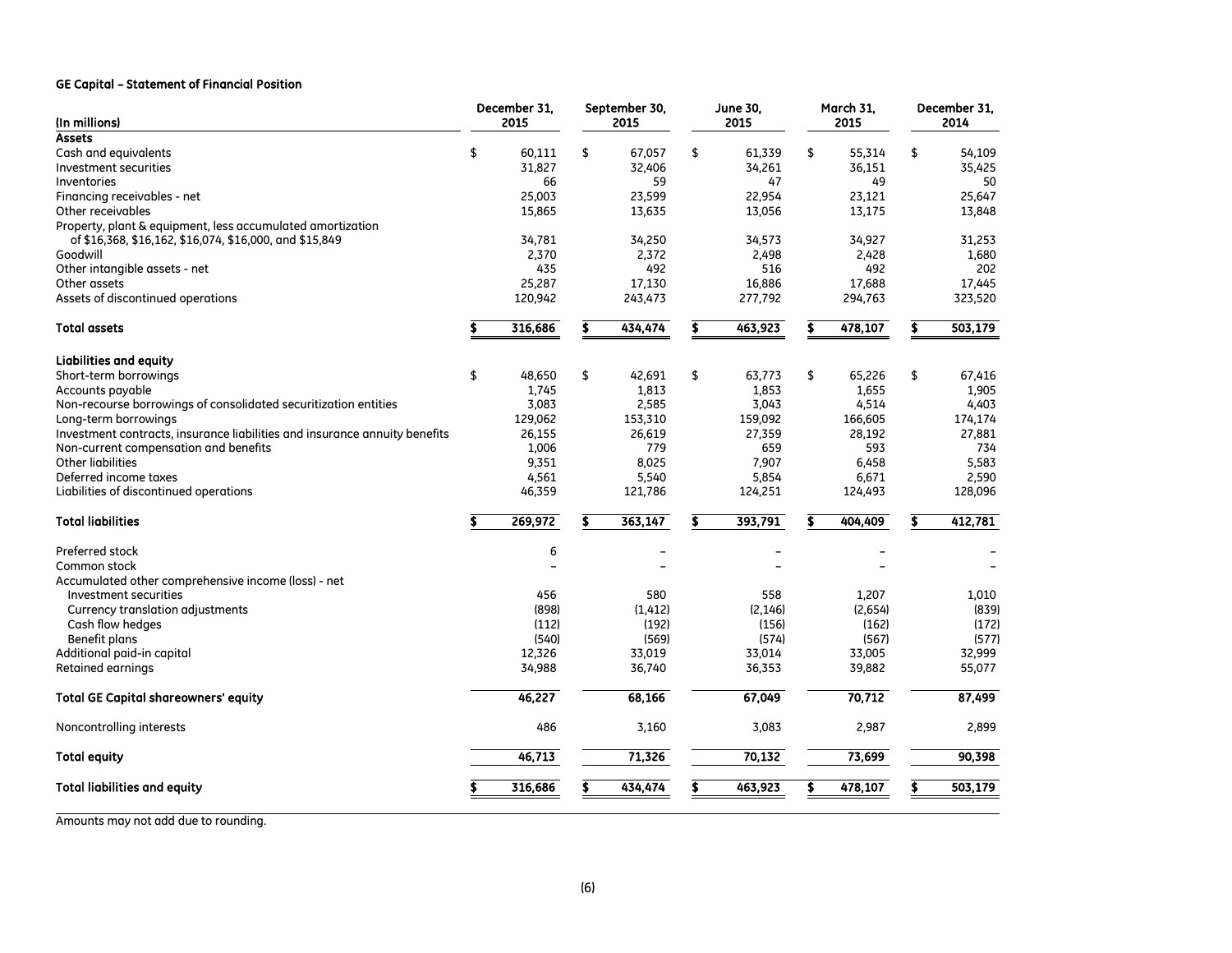# GE Capital Asset Quality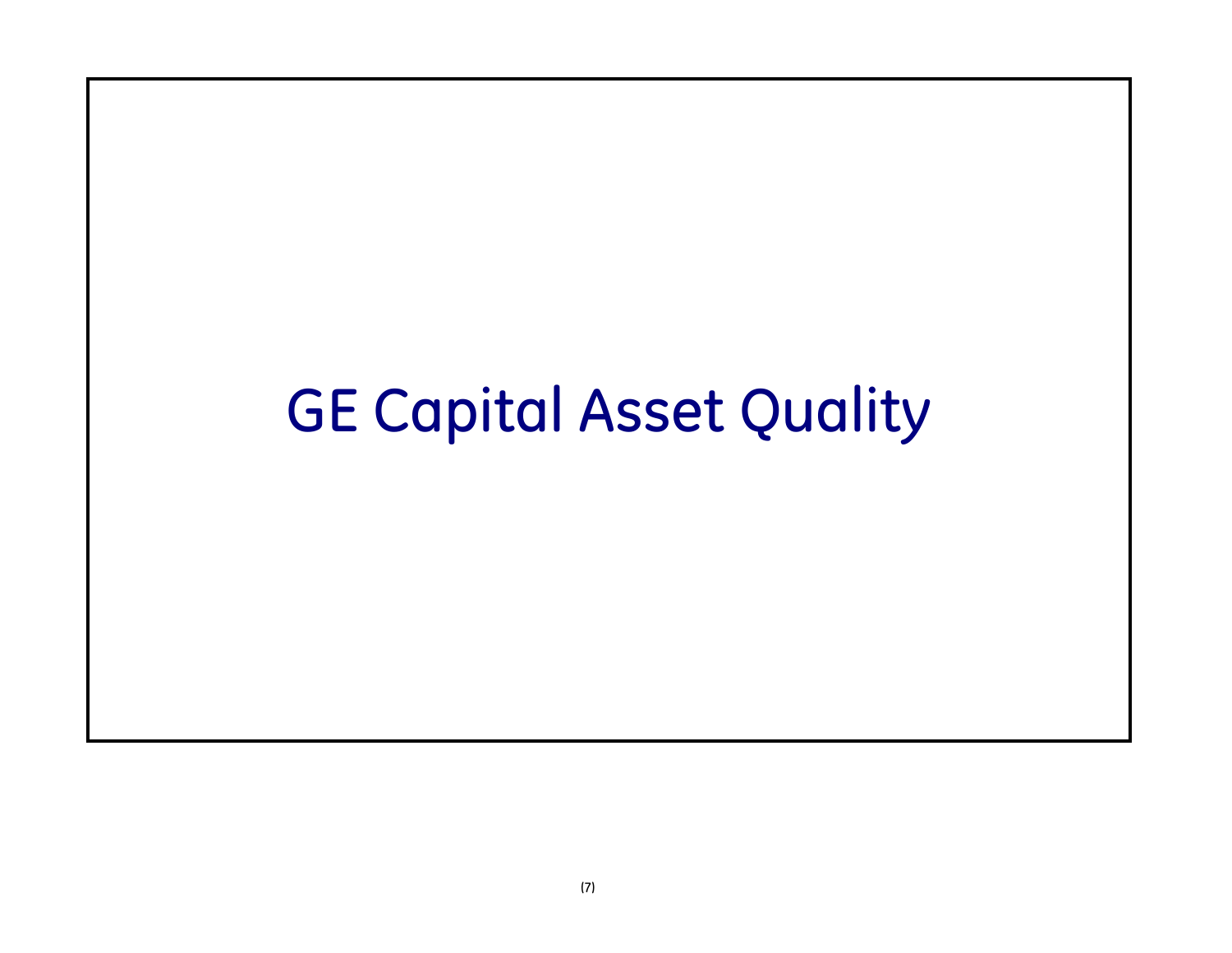### GE Capital – Portfolio Overview (a)

### (In millions)

| Financing receivables (b) |        |                      |        |               |        |                 |        |           |                      |  |  |
|---------------------------|--------|----------------------|--------|---------------|--------|-----------------|--------|-----------|----------------------|--|--|
|                           |        |                      | 2015   |               | 2015   |                 | 2015   |           | December 31,<br>2014 |  |  |
|                           | 14,828 |                      | 13,341 |               | 12,228 |                 | 12,052 |           | 14,418               |  |  |
|                           | 2,463  |                      | 2,443  |               | 2,787  |                 | 2,666  |           | 2,580                |  |  |
|                           | 7,294  |                      | 7,394  |               | 7,528  |                 | 7,817  |           | 8,263                |  |  |
|                           | 499    |                      | 506    |               | 502    |                 | 630    |           | 480                  |  |  |
|                           | 25,084 |                      | 23,684 |               | 23,045 |                 | 23,165 |           | 25,741               |  |  |
|                           |        | December 31.<br>2015 |        | September 30, |        | <b>June 30,</b> |        | March 31, |                      |  |  |

|              | Nonaccrual receivables |                      |  |                          |  |                         |  |                   |  |                      |  |  |
|--------------|------------------------|----------------------|--|--------------------------|--|-------------------------|--|-------------------|--|----------------------|--|--|
|              |                        | December 31,<br>2015 |  | September 30,<br>2015    |  | <b>June 30,</b><br>2015 |  | March 31,<br>2015 |  | December 31,<br>2014 |  |  |
| CLL          |                        | 25                   |  |                          |  | 20                      |  | 25                |  | 25                   |  |  |
| EFS          |                        | 53                   |  | 82                       |  | 28                      |  | 63                |  | 68                   |  |  |
| <b>GECAS</b> |                        | 179                  |  | 195                      |  | 318                     |  | 255               |  | 419                  |  |  |
| Other        |                        |                      |  | $\overline{\phantom{0}}$ |  |                         |  |                   |  |                      |  |  |
| Total        |                        | 256                  |  | 304                      |  | 366                     |  | 343               |  | 512                  |  |  |

|              |                      |  |                       |  | Allowance for losses (c) |  |                   |  |                      |
|--------------|----------------------|--|-----------------------|--|--------------------------|--|-------------------|--|----------------------|
|              | December 31,<br>2015 |  | September 30,<br>2015 |  | <b>June 30,</b><br>2015  |  | March 31,<br>2015 |  | December 31,<br>2014 |
| <b>CLL</b>   | 28                   |  | 32                    |  |                          |  | 33                |  | 21                   |
| <b>EFS</b>   | 14                   |  | 14                    |  | 23                       |  | 17                |  | 26                   |
| <b>GECAS</b> |                      |  |                       |  | 35                       |  | 42                |  | 46                   |
| Other        |                      |  |                       |  |                          |  |                   |  |                      |
| <b>Total</b> | 81                   |  | 85                    |  | 91                       |  | 94                |  | 93                   |

|                                            | Write-offs (net) - for three months ending (d) |                      |  |                       |  |                         |  |                   |  |                      |  |
|--------------------------------------------|------------------------------------------------|----------------------|--|-----------------------|--|-------------------------|--|-------------------|--|----------------------|--|
|                                            |                                                | December 31,<br>2015 |  | September 30,<br>2015 |  | <b>June 30,</b><br>2015 |  | March 31.<br>2015 |  | December 31,<br>2014 |  |
| <b>CLL</b><br>EFS<br><b>GECAS</b><br>Other |                                                |                      |  | (2)<br>-              |  |                         |  | τp                |  | (4)<br>(1)           |  |
| <b>Total</b>                               |                                                |                      |  |                       |  | 22                      |  | 18                |  | (3)                  |  |

(a) Local currency exposure includes amounts payable to the Corporation by borrowers with a country of residence other than the one in which the credit is booked.

(b) Financing receivables include \$18 million, \$53 million, \$104 million, and \$0 million of impaired loans at CLL, EFS, GECAS, and Other, respectively, at December 31, 2015.

(c) For information on the determination of the allowance for losses on financing receivables, refer to Note 1 of the financial statements of GE Form 8-K filed August 7, 2015.

(d) Write-offs to net realizable value are recognized against the allowance for losses primarily in the reporting period in which management has deemed all or a portion of the financing receivable to be uncollectible.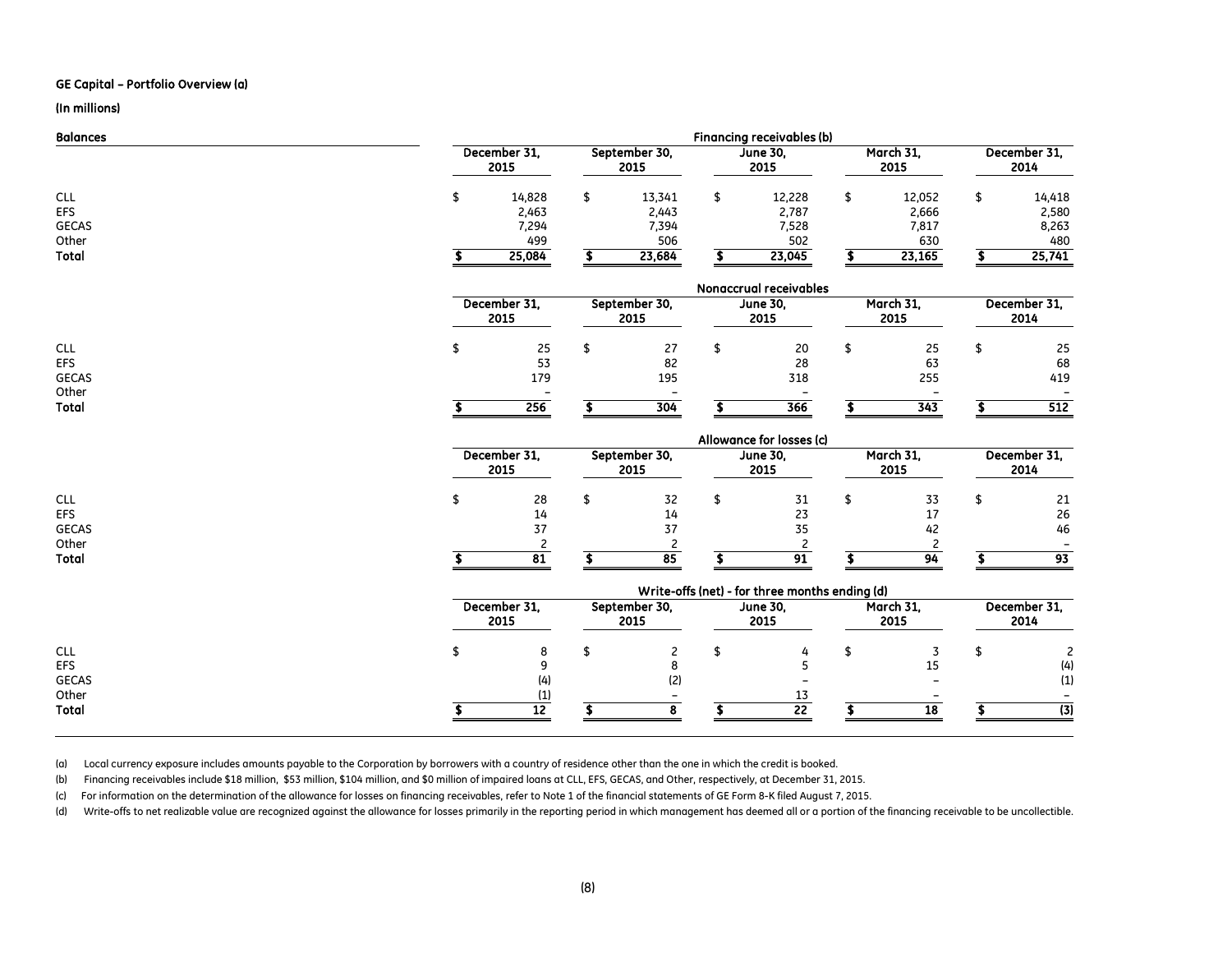#### GE Capital – Portfolio Overview

| <b>Ratios</b>         | Nonaccrual receivables as a percent of financing receivables |                                                                      |                                                             |                   |                      |  |  |  |  |  |  |
|-----------------------|--------------------------------------------------------------|----------------------------------------------------------------------|-------------------------------------------------------------|-------------------|----------------------|--|--|--|--|--|--|
|                       | December 31,<br>2015                                         | September 30,<br>2015                                                | <b>June 30,</b><br>2015                                     | March 31,<br>2015 | December 31,<br>2014 |  |  |  |  |  |  |
| <b>CLL</b>            | 0.17%                                                        | 0.20%                                                                | 0.16%                                                       | 0.21%             | 0.17%                |  |  |  |  |  |  |
| <b>EFS</b>            | 2.15                                                         | 3.36                                                                 | 1.00                                                        | 2.36              | 2.64                 |  |  |  |  |  |  |
| <b>GECAS</b>          | 2.45                                                         | 2.64                                                                 | 4.22                                                        | 3.26              | 5.07                 |  |  |  |  |  |  |
| Other<br><b>Total</b> | 1.02 %                                                       | 1.28%                                                                | 1.59%                                                       | 1.48 %            | 1.99 %               |  |  |  |  |  |  |
|                       |                                                              |                                                                      | Allowance for losses as a percent of nonaccrual receivables |                   |                      |  |  |  |  |  |  |
|                       | December 31.<br>2015                                         | September 30,<br>2015                                                | <b>June 30,</b><br>2015                                     | March 31,<br>2015 | December 31,<br>2014 |  |  |  |  |  |  |
| <b>CLL</b>            | 112.00 %                                                     | 118.52 %                                                             | 155.00 %                                                    | 132.00 %          | 84.00 %              |  |  |  |  |  |  |
| <b>EFS</b>            | 26.42                                                        | 17.07                                                                | 82.14                                                       | 26.98             | 38.24                |  |  |  |  |  |  |
| <b>GECAS</b>          | 20.67                                                        | 18.97                                                                | 11.01                                                       | 16.47             | 10.98                |  |  |  |  |  |  |
| Other                 |                                                              |                                                                      |                                                             |                   |                      |  |  |  |  |  |  |
| <b>Total</b>          | 31.64 %                                                      | 27.96 %                                                              | 24.86 %                                                     | 27.41%            | 18.16 %              |  |  |  |  |  |  |
|                       |                                                              | Allowance for losses as a percent of total financing receivables (a) |                                                             |                   |                      |  |  |  |  |  |  |
|                       | December 31,                                                 | September 30,                                                        | <b>June 30,</b>                                             | March 31,         | December 31,         |  |  |  |  |  |  |
|                       | 2015                                                         | 2015                                                                 | 2015                                                        | 2015              | 2014                 |  |  |  |  |  |  |
| <b>CLL</b>            | 0.19%                                                        | 0.24 %                                                               | 0.25%                                                       | 0.27 %            | 0.15%                |  |  |  |  |  |  |
| <b>EFS</b>            | 0.57                                                         | 0.57                                                                 | 0.83                                                        | 0.64              | 1.01                 |  |  |  |  |  |  |
| <b>GECAS</b>          | 0.51                                                         | 0.50                                                                 | 0.46                                                        | 0.54              | 0.56                 |  |  |  |  |  |  |
| Other                 | 0.40                                                         | 0.40                                                                 | 0.40                                                        | 0.32              |                      |  |  |  |  |  |  |
| <b>Total</b>          | 0.32%                                                        | 0.36%                                                                | 0.39%                                                       | 0.41%             | 0.36%                |  |  |  |  |  |  |
|                       |                                                              |                                                                      | Write-offs (net) as a percent of financing receivables (b)  |                   |                      |  |  |  |  |  |  |
|                       | December 31.                                                 | September 30,                                                        | <b>June 30,</b>                                             | March 31,         | December 31,         |  |  |  |  |  |  |
|                       | 2015                                                         | 2015                                                                 | 2015                                                        | 2015              | 2014                 |  |  |  |  |  |  |
| <b>CLL</b>            | 0.23%                                                        | 0.06%                                                                | 0.13%                                                       | 0.09%             | 0.06%                |  |  |  |  |  |  |
| <b>EFS</b>            | 1.47                                                         | 1.22                                                                 | 0.73                                                        | 2.29              | (0.60)               |  |  |  |  |  |  |
| <b>GECAS</b>          | (0.22)                                                       | (0.11)                                                               |                                                             |                   | (0.05)               |  |  |  |  |  |  |
| Other                 | (0.80)                                                       |                                                                      | 9.19                                                        |                   |                      |  |  |  |  |  |  |
| Total                 | 0.20%                                                        | 0.14 %                                                               | 0.38 %                                                      | 0.29 %            | $(0.05)$ %           |  |  |  |  |  |  |

(a) For information on the determination of the allowance for losses on financing receivables, refer to Note 1 of the financial statements of GE Form 8-K filed August 7, 2015.

(b) Write-offs percent is calculated as the ratio of annualized write-offs for the quarter divided by average of financing receivables at the beginning and end of the period.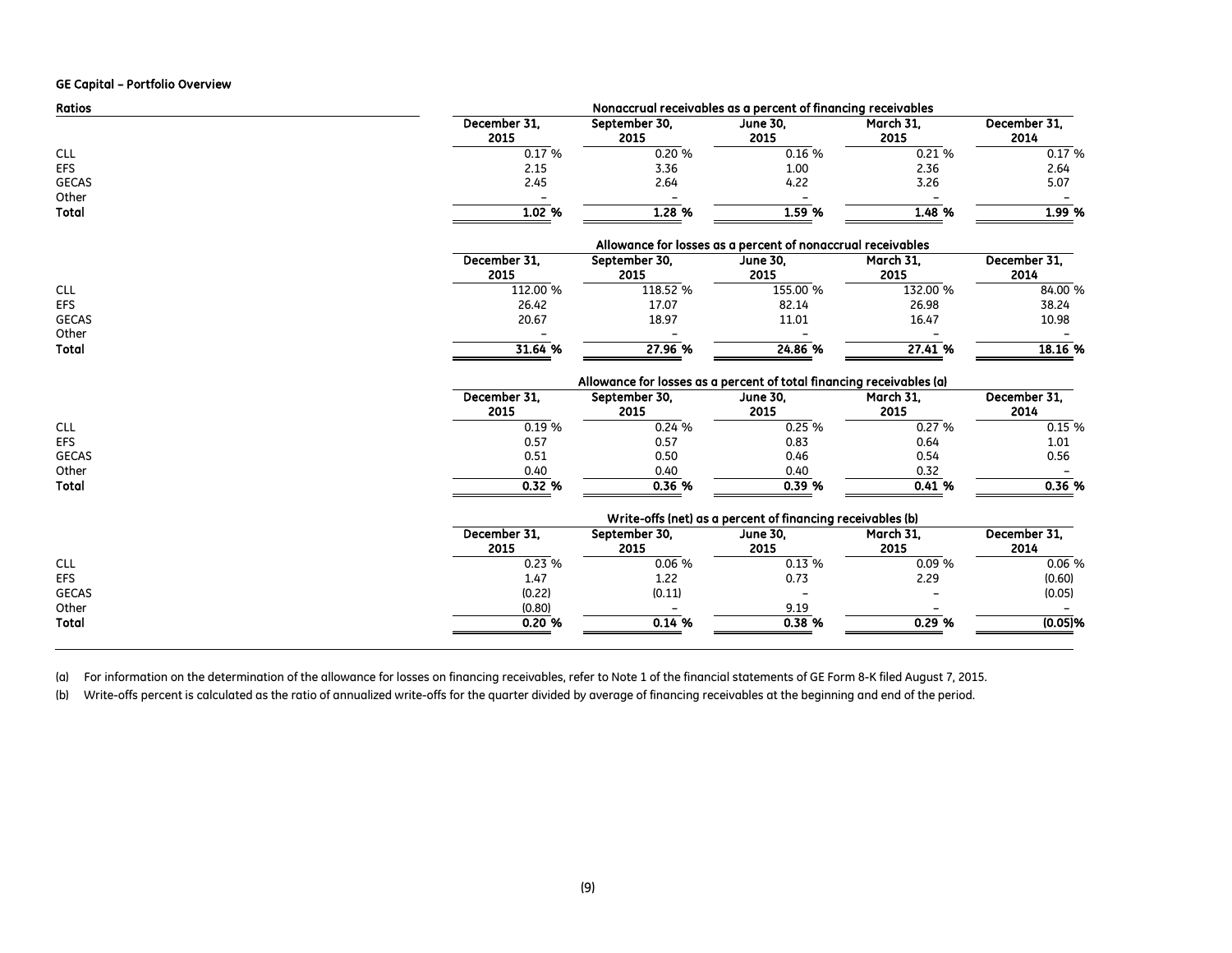### GE Capital – Allowance for Losses on Financing Receivables

| (In millions) | <b>Balance January 1,</b><br>2015 | <b>Provision charged</b><br>to operations | Other (a) | <b>Gross</b><br>write-offs (b) | <b>Recoveries (b)</b> | <b>Balance December 31,</b><br>2015 |
|---------------|-----------------------------------|-------------------------------------------|-----------|--------------------------------|-----------------------|-------------------------------------|
| <b>CLL</b>    | 21                                | 23                                        |           | (24)                           | o                     | 28                                  |
| <b>EFS</b>    | 26                                | 27                                        | (1)       | (44)                           |                       | 14                                  |
| <b>GECAS</b>  | 46                                | (16)                                      |           | (1)                            | <sub>b</sub>          | 37                                  |
| Other         | $\overline{\phantom{0}}$          | 14                                        |           | (13)                           |                       |                                     |
| <b>Total</b>  | 93                                | 48                                        | 11        | (82)                           | 22                    | 81                                  |

| (In millions) | <b>Balance January 1,</b><br>2014 | <b>Provision charged</b><br>to operations | Other (a) | <b>Gross</b><br>write-offs (b) | <b>Recoveries (b)</b> | <b>Balance December 31,</b><br>2014 |
|---------------|-----------------------------------|-------------------------------------------|-----------|--------------------------------|-----------------------|-------------------------------------|
| <b>CLL</b>    | 17                                | 10                                        |           | (15)                           |                       | 21                                  |
| <b>EFS</b>    | 8                                 | 30                                        | (1)       | (17)                           | ь                     | 26                                  |
| <b>GECAS</b>  | 17                                | 39                                        |           | (10)                           |                       | 46                                  |
| Other         |                                   |                                           | (2)       |                                | -                     |                                     |
| <b>Total</b>  | 44                                | 79                                        | (3)       | (42)                           | 15                    | 93                                  |

(a) Other primarily included the effects of currency exchange.

(b) Net write-offs (gross write-offs less recoveries) in certain portfolios may exceed the beginning allowance for losses as a result of losses that are incurred subsequent to the beginning of the fiscal year due to information becoming available during the current year, which may identify further deterioration on existing financing receivables.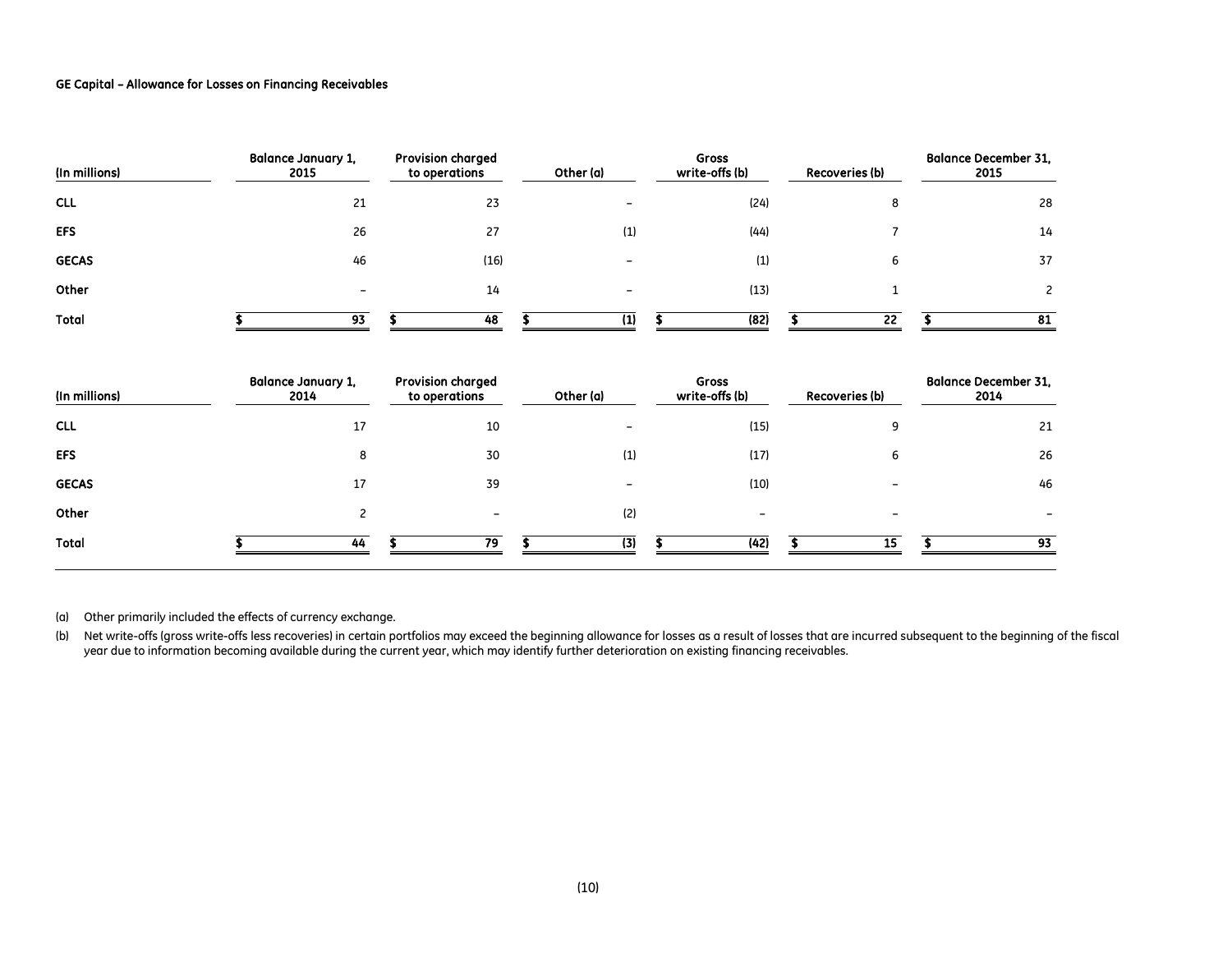### GE Capital – Commercial Aircraft and Helicopter Asset Details

|                               |                      |  |                       | <b>Loans and leases</b> |                   |                      |        |  |  |  |  |  |  |  |
|-------------------------------|----------------------|--|-----------------------|-------------------------|-------------------|----------------------|--------|--|--|--|--|--|--|--|
| Collateral type (in millions) | December 31.<br>2015 |  | September 30,<br>2015 | <b>June 30,</b><br>2015 | March 31.<br>2015 | December 31.<br>2014 |        |  |  |  |  |  |  |  |
| Narrow-body aircraft          | 21,747               |  | 21,615                | 22,155                  | 22,854            |                      | 23,204 |  |  |  |  |  |  |  |
| Wide-body aircraft            | 8,002                |  | 7,475                 | 7,337                   | 7,340             |                      | 7,266  |  |  |  |  |  |  |  |
| Regional jets                 | 3,861                |  | 3,878                 | 3,932                   | 3,993             |                      | 4,021  |  |  |  |  |  |  |  |
| Helicopters                   | 3,663                |  | 3,692                 | 3,596                   | 3,428             |                      |        |  |  |  |  |  |  |  |
| Engines                       | 2,654                |  | 2,585                 | 2,580                   | 2,519             |                      | 2,377  |  |  |  |  |  |  |  |
| Cargo                         | 1,621                |  | 1,676                 | 1,757                   | 1,808             |                      | 1,863  |  |  |  |  |  |  |  |
| Total (a)                     | 41,548               |  | 40,921                | 41,357                  | 41,942            |                      | 38,731 |  |  |  |  |  |  |  |

|                                                                         |                      | <b>Loans and leases</b>                   |                       |                                           |                         |                                           |                   |                                            |                      |                                            |  |  |  |  |
|-------------------------------------------------------------------------|----------------------|-------------------------------------------|-----------------------|-------------------------------------------|-------------------------|-------------------------------------------|-------------------|--------------------------------------------|----------------------|--------------------------------------------|--|--|--|--|
| Airline regions (in millions)                                           | December 31,<br>2015 |                                           | September 30,<br>2015 |                                           |                         | <b>June 30,</b><br>2015                   |                   | March 31,<br>2015                          | December 31,<br>2014 |                                            |  |  |  |  |
| <b>U.S.</b><br>Europe<br><b>Pacific Basin</b><br>Americas<br>Other      | \$                   | 9,236<br>9,818<br>8,248<br>4,006<br>6,577 | \$                    | 9,095<br>9,312<br>8,586<br>4,045<br>6,191 | \$                      | 9,578<br>9,296<br>8,240<br>4,222<br>6,425 | \$                | 10,140<br>9,604<br>8,258<br>4,213<br>6,299 | \$                   | 10,183<br>9,809<br>8,063<br>4,361<br>6,315 |  |  |  |  |
| Total (b)                                                               |                      | 37,885                                    |                       | 37,229                                    |                         | 37,761                                    |                   | 38,514                                     |                      | 38,731                                     |  |  |  |  |
| <b>GECAS-owned commercial</b><br>aircraft vintage profile (in millions) | December 31.<br>2015 |                                           | September 30,<br>2015 |                                           | <b>June 30,</b><br>2015 |                                           | March 31,<br>2015 |                                            | December 31.<br>2014 |                                            |  |  |  |  |
| $0 - 5$ years<br>$6 - 10$ years<br>11 - 15 years<br>15+ years           | \$                   | 13,842<br>7,880<br>7,503<br>1,993         | \$                    | 13,044<br>7,884<br>7,880<br>1,758         | \$                      | 13,231<br>8,099<br>8,142<br>1,581         | \$                | 13,857<br>8,423<br>7,917<br>1,437          | \$                   | 13,833<br>8,483<br>7,682<br>1,615          |  |  |  |  |
| Total (c)                                                               |                      | 31,218                                    |                       | 30,566                                    |                         | 31,053                                    |                   | 31,634                                     |                      | 31,613                                     |  |  |  |  |

(a) Includes loans and financing leases of \$7,294 million, \$7,394 million, \$7,528 million, \$7,817 million and \$8,263 million (less non-aircraft loans and financing leases of \$62 million, \$64 million, \$72 million, \$128 million and \$105 million) and ELTO of \$34,316 million, \$33,591 million, \$33,901 million, \$34,253 million and \$30,573 million at December 31, 2015, September 30, 2015, June 30, 2015, March 31, 2015 and December 31, 2014 respectively, related to commercial aircraft at GECAS.

(b) Excludes helicopters.

(c) Includes aircraft owned by GECAS and leased to others; excludes helicopters, engines and loans.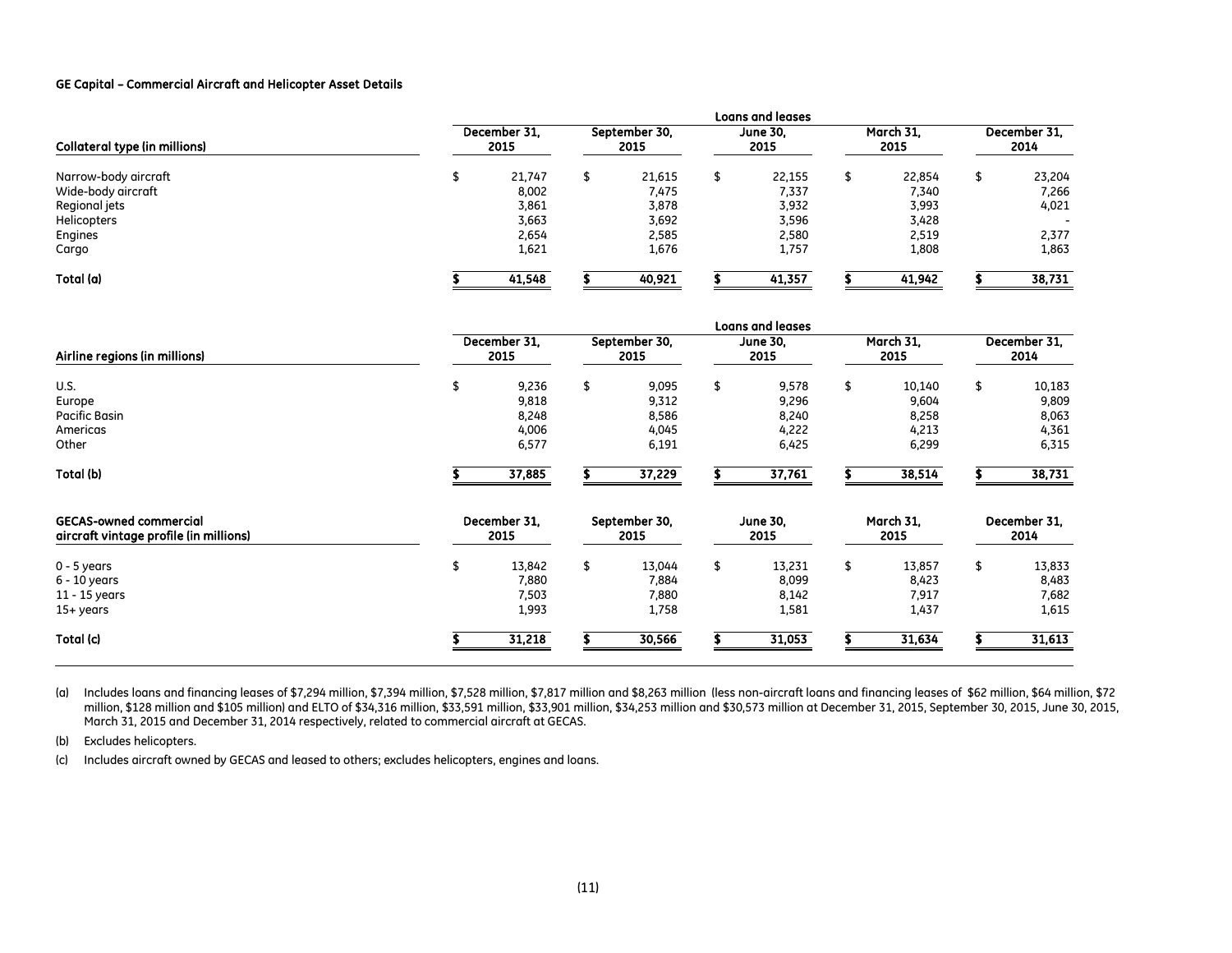### GE Capital – Investment Securities

|                                    |                   |        |                              | December 31, 2015 |                               |       |                                | December 31, 2014 |                   |        |                              |       |                               |       |                                |        |
|------------------------------------|-------------------|--------|------------------------------|-------------------|-------------------------------|-------|--------------------------------|-------------------|-------------------|--------|------------------------------|-------|-------------------------------|-------|--------------------------------|--------|
| (In millions)                      | Amortized<br>cost |        | Gross<br>unrealized<br>gains |                   | Gross<br>unrealized<br>losses |       | <b>Estimated</b><br>fair value |                   | Amortized<br>cost |        | Gross<br>unrealized<br>gains |       | Gross<br>unrealized<br>losses |       | <b>Estimated</b><br>fair value |        |
| Debt                               |                   |        |                              |                   |                               |       |                                |                   |                   |        |                              |       |                               |       |                                |        |
| U.S. corporate                     | \$                | 19,971 |                              | 2,669             |                               | (285) | \$                             | 22,355            |                   | 19,801 |                              | 3,961 |                               | (70)  |                                | 23,692 |
| State and municipal                |                   | 3,910  |                              | 407               |                               | (73)  |                                | 4,245             |                   | 4,116  |                              | 554   |                               | (52)  |                                | 4,618  |
| Residential mortgage-backed (a)    |                   | 545    |                              | 73                |                               | -     |                                | 617               |                   | 1,271  |                              | 150   |                               | (2)   |                                | 1,419  |
| Commercial mortgage-backed         |                   | 2,353  |                              | 84                |                               | (25)  |                                | 2,412             |                   | 2,903  |                              | 170   |                               | (10)  |                                | 3,063  |
| Asset-backed (b)                   |                   | 97     |                              |                   |                               | (10)  |                                | 87                |                   | 304    |                              | 8     |                               | (17)  |                                | 295    |
| Corporate - non-U.S.               |                   | 759    |                              | 96                |                               | (9)   |                                | 846               |                   | 844    |                              | 109   |                               | (1)   |                                | 952    |
| Government - non-U.S.              |                   | 279    |                              | 136               |                               | -     |                                | 415               |                   | 362    |                              | 129   |                               | -     |                                | 491    |
| U.S. government and federal agency |                   | 623    |                              | 104               |                               | -     |                                | 727               |                   | 705    |                              | 56    |                               | -     |                                | 761    |
| <b>Equity</b>                      |                   |        |                              |                   |                               |       |                                |                   |                   |        |                              |       |                               |       |                                |        |
| Available-for-sale                 |                   | 93     |                              | 16                |                               | (4)   |                                | 104               |                   | 91     |                              | 23    |                               | (1)   |                                | 113    |
| Trading                            |                   | 19     |                              | <b>11</b>         |                               |       |                                | 19                |                   | 21     |                              |       |                               |       |                                | 21     |
| <b>Total</b>                       |                   | 28,648 |                              | 3,585             |                               | (407) |                                | 31,827            |                   | 30,418 |                              | 5,160 |                               | (153) |                                | 35,425 |

| December 31, 2015 - in loss position for |                                |                     |                                   |                   |                                |     |                                   |       |                                | December 31, 2014 - in loss position for |                                   |                   |                                |       |                                   |       |  |  |  |
|------------------------------------------|--------------------------------|---------------------|-----------------------------------|-------------------|--------------------------------|-----|-----------------------------------|-------|--------------------------------|------------------------------------------|-----------------------------------|-------------------|--------------------------------|-------|-----------------------------------|-------|--|--|--|
|                                          |                                | Less than 12 months |                                   | 12 months or more |                                |     |                                   |       | Less than 12 months            |                                          |                                   | 12 months or more |                                |       |                                   |       |  |  |  |
| (In millions)                            | <b>Estimated</b><br>fair value |                     | Gross<br>unrealized<br>losses (b) |                   | <b>Estimated</b><br>fair value |     | Gross<br>unrealized<br>losses (b) |       | <b>Estimated</b><br>fair value |                                          | Gross<br>unrealized<br>losses (b) |                   | <b>Estimated</b><br>fair value |       | Gross<br>unrealized<br>losses (b) |       |  |  |  |
| Debt                                     |                                |                     |                                   |                   |                                |     |                                   |       |                                |                                          |                                   |                   |                                |       |                                   |       |  |  |  |
| U.S. corporate                           |                                | 2,966               |                                   | (218)             |                                | 433 |                                   | (67)  |                                | 556                                      |                                   | (16)              |                                | 836   |                                   | (53)  |  |  |  |
| State and municipal                      |                                | 494                 |                                   | (20)              |                                | 155 |                                   | (53)  |                                | 67                                       |                                   | (1)               |                                | 274   |                                   | (51)  |  |  |  |
| Residential mortgage-backed (a)          |                                |                     |                                   |                   |                                | 12  |                                   |       |                                |                                          |                                   |                   |                                | 61    |                                   | (2)   |  |  |  |
| Commercial mortgage-backed               |                                | 708                 |                                   | (20)              |                                | 24  |                                   | (5)   |                                | 165                                      |                                   | (1)               |                                | 204   |                                   | (9)   |  |  |  |
| Asset-backed (b)                         |                                |                     |                                   |                   |                                | 48  |                                   | (10)  |                                |                                          |                                   |                   |                                | 42    |                                   | (17)  |  |  |  |
| Corporate - non-U.S.                     |                                | 56                  |                                   | (4)               |                                | 14  |                                   | (4)   |                                | 39                                       |                                   | (1)               |                                |       |                                   |       |  |  |  |
| <b>Equity</b>                            |                                | 30                  |                                   | (4)               |                                |     |                                   |       |                                | 6                                        |                                   | (1)               |                                |       |                                   |       |  |  |  |
| Total                                    |                                | 4,266               |                                   | (267)             |                                | 686 |                                   | (140) |                                | 842                                      |                                   | (20)              |                                | 1,417 |                                   | (132) |  |  |  |
|                                          |                                |                     |                                   |                   |                                |     |                                   |       |                                |                                          |                                   |                   |                                |       |                                   |       |  |  |  |

(a) Substantially collateralized by U.S. mortgages. At December 31, 2015, \$587 million relates to securities issued by government-sponsored entities and \$30 million related to securities of privatelabel issuers. Securities issued by private-label issuers are collateralized primarily by pools of individual direct mortgage loans of financial institutions.

(b) Includes gross unrealized losses related to securities that had other-than-temporary impairments previously recognized of \$(1.0) million at December 31, 2015.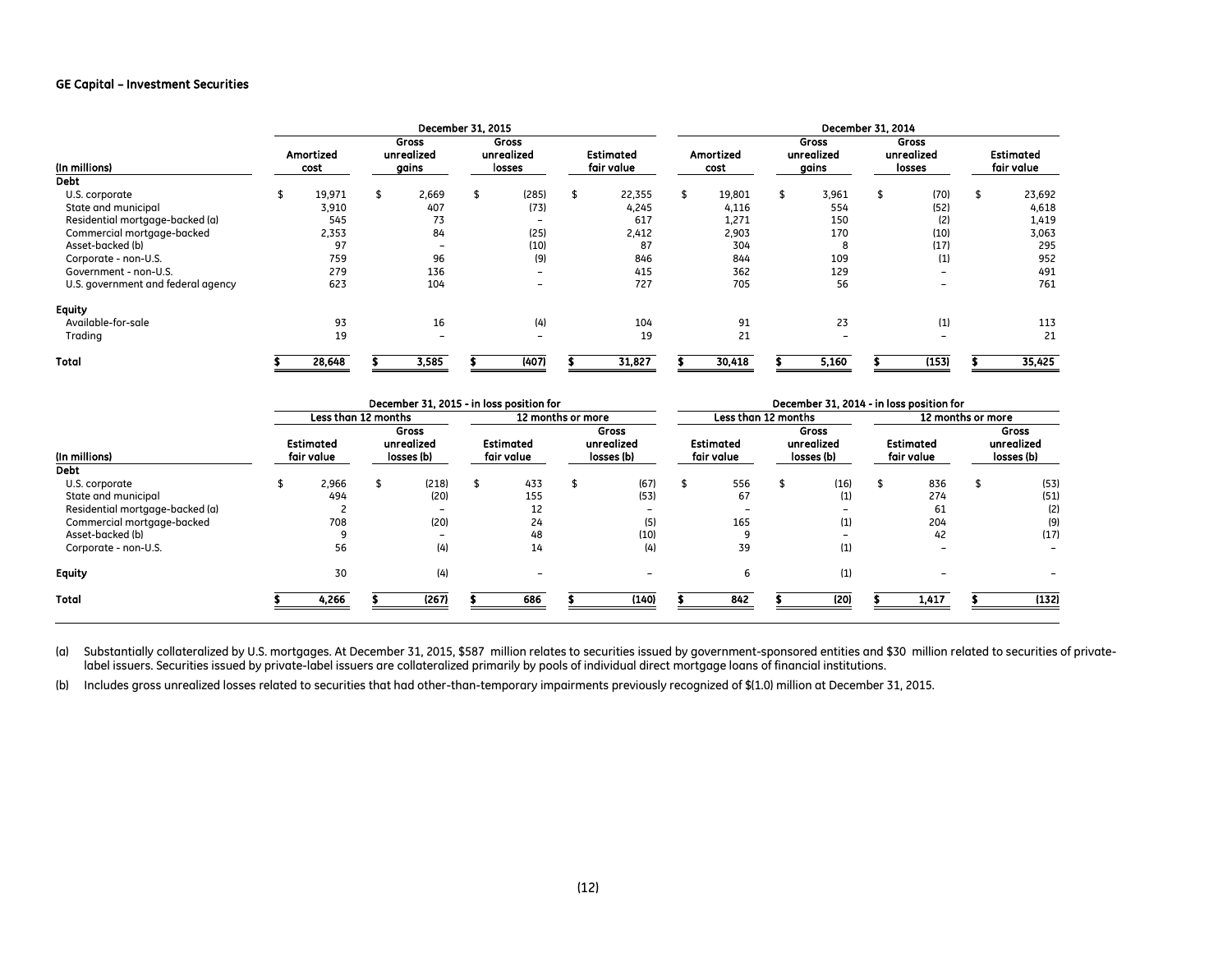